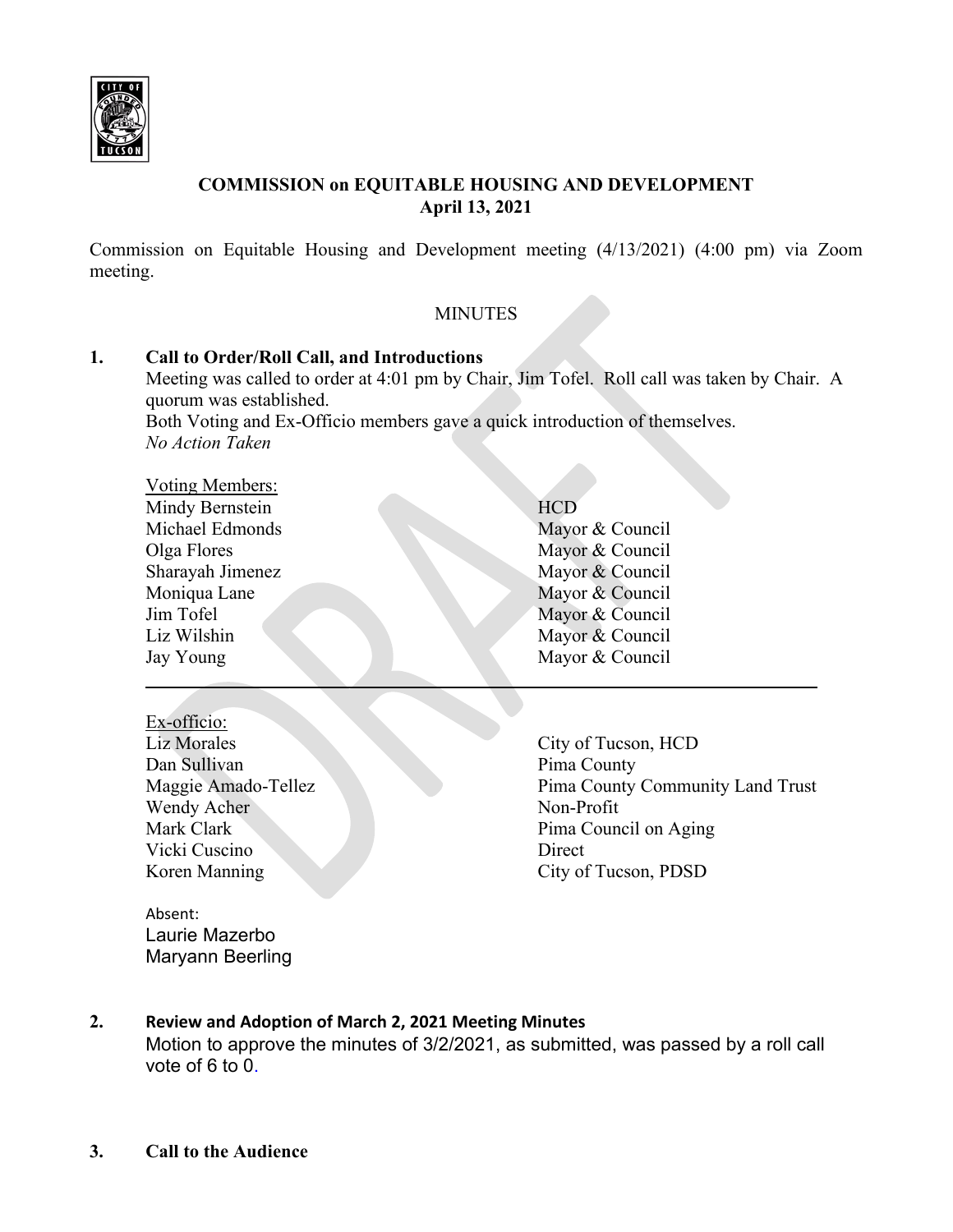Chair Jim Tofel read aloud the guidelines for Call to the Audience for virtual meetings:

*This is the time when any member of the public may address the Commission on Equitable Housing and Development. Due to time constraints, the total time allocated for this is 15 minutes. Individuals are allowed three (3) minutes each. Due to Open Meeting Law, Commission Members cannot discuss topics that are not on the agenda. Items brought up by the public may be considered as an agenda item for a future meeting*

## **4. Affordable Housing Finance 101**

Presentation was given by *Joan Serviss, Executive Director of the Arizona Housing Coalition. No action taken.*

### **5. Accessory Dwelling Unit Ordinance**

Presentation was given by Koren Manning, Planning Administrator of City of Tucson Planning and Development Services and CEHD member/ Principal Designer of CUADRO Sharayah Jimenez. *No action taken.*

### **6. Commission Goals and Priorities**

Ann Chanecka of City of Tucson, HCD reviewed the ordinance regarding the commission. Poll was taken regarding which function area commission members think are most important. Real time results showed the following in ranked order:

- 1. Identify innovative best practices or new ideas for developing low-cost and more affordable housing, as well as preventing and mitigating involuntary displacement.
- 2. Review data, needs assessments, etc. to explore strategies and develop recommendations for the 5 Focus Areas.
- 3. Identify and work toward eliminating institutional and regulatory barriers to affordable housing and job security.
- 4. Identify new capital resources and make them available for affordable housing and homelessness programs.
- 5. Provide recommendations on the priorities for the use of HUD entitlement programs included in the HUD Five-Year Consolidated plan and HUD Annual Action Plan as well as the Tucson Public Housing Authority Administrative Plan.

The link to the commission was posted in the chat section of the meeting, <https://www.tucsonaz.gov/hcd/cehd>

The website is updated regularly.

Olga Flores spoke on inventory, financing, and affordability issues existing currently in the housing market.